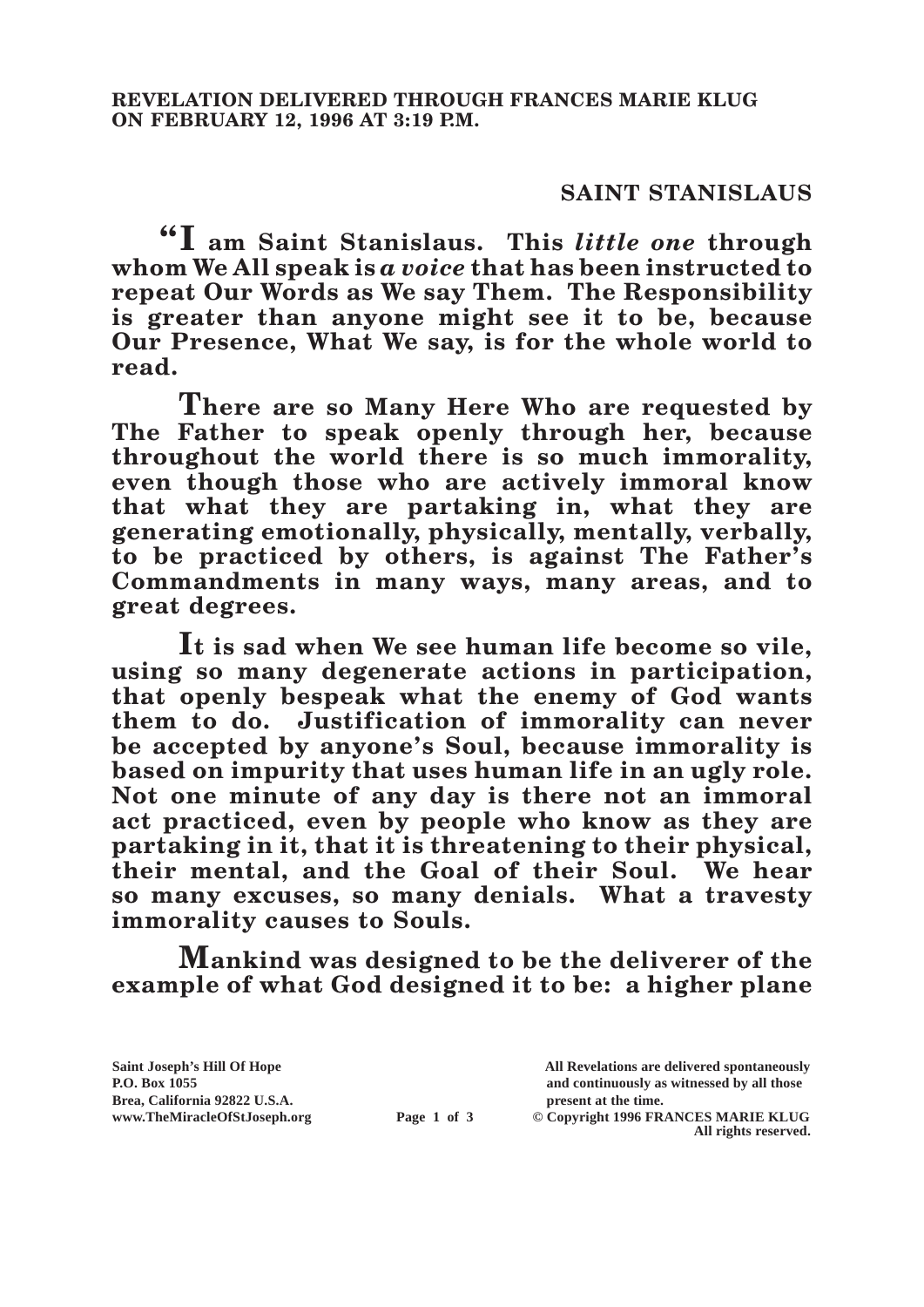**of design, of life, who in its very concept was above all other living things; but knowing this, the enemy of God and man constantly uses every weakness that mankind can succumb to, demeaning to the physical, insulting the Soul, and of course, using this means because of so much envy over human life, because it is created to one day return to The Father, the Soul.**

**We see children walking into devastating diabolical situations. Some are doing this to escape control from those who love them. Some are doing it out of personal contempt against the rules that were written by men a long time ago. Defiance to what is right is always a sadness to see, because defiance has an ugliness in it, and it bespeaks animalistic behavior, of course, designed by the enemy of God and man.**

**Few speak of satan, of the devil, of the demons, because it is so ugly to think about, and in so many ways, so farfetched for mankind to even suggest, because it is rarely named openly. It is just acted out for some weak reason, or reasoning that is defiant of what is correct, what is feasible, what is expected, what is moral.**

**The Father uses** *a small voice***, but The Father has reason for this, for many times there is strength in the very sound, that if it were louder it would just shock the nervous system, and would not be heard for what It stood for, what It was meant to attract someone's attention to. We have heard some say, 'Why would God not use a booming voice for so many Instructions to take place?' We say, 'Now you know, and now you know the logic makes sense.' We hear some say: 'Why does not God change the world? He** 

Brea, California 92822 U.S.A.<br>
www.TheMiracleOfStJoseph.org<br> **Page 2 of 3** © Copyright 1996 FR.

**Saint Joseph's Hill Of Hope All Revelations are delivered spontaneously P.O. Box 1055 and continuously as witnessed by all those** 

**Page 2 of 3** © Copyright 1996 FRANCES MARIE KLUG **All rights reserved.**